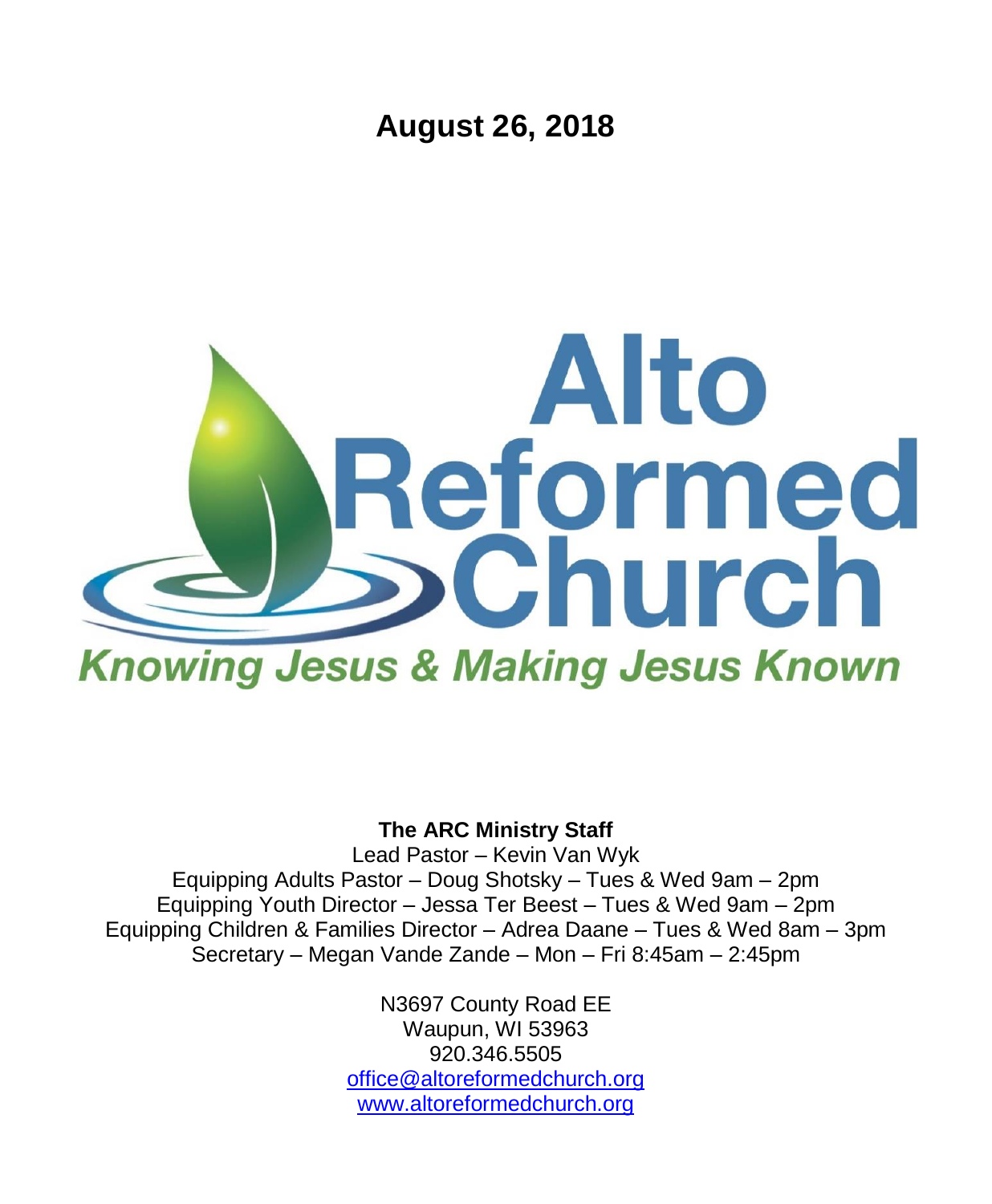We have come here today to magnify and worship our wonderful Lord. We are so happy that you have joined us, and we want to welcome you. We hope you will be blessed through God's Word and feel His presence here. If you are a visitor, please take a moment to fill out a Connection Card (found in your pew) and place it in the offering plate. Join us for coffee, juice, and snacks in the lobby after the service.

Preparation: You are encouraged to pray silently asking God to soften your heart to hear His voice.

### **We Approach God**

Welcome & Announcements 3 Minutes for Missions – SIM: Randy & Wanda Potratz \*Greet one another

\*Praise Singing

"I Surrender All" Hymn #404 vs. 1 & 4 "Mighty to Save" "Good, Good Father"

Congregational Prayer

### **We Hear God's Word**

Children's Message – Cody Mueller

Message – Gwen Loomans 4 words: ITYG Bible Passage – Job 9:5-10, Job 42:1-5

### **We Respond to God**

Prayer Offering – Joel Bruins "One Day (When We All Get to Heaven)"

\*Benediction \*Closing Song – "Thank You, Lord" Hymn #466

We would love to pray with you! If you would like prayer, please join our prayer leaders at the front of the sanctuary following the service.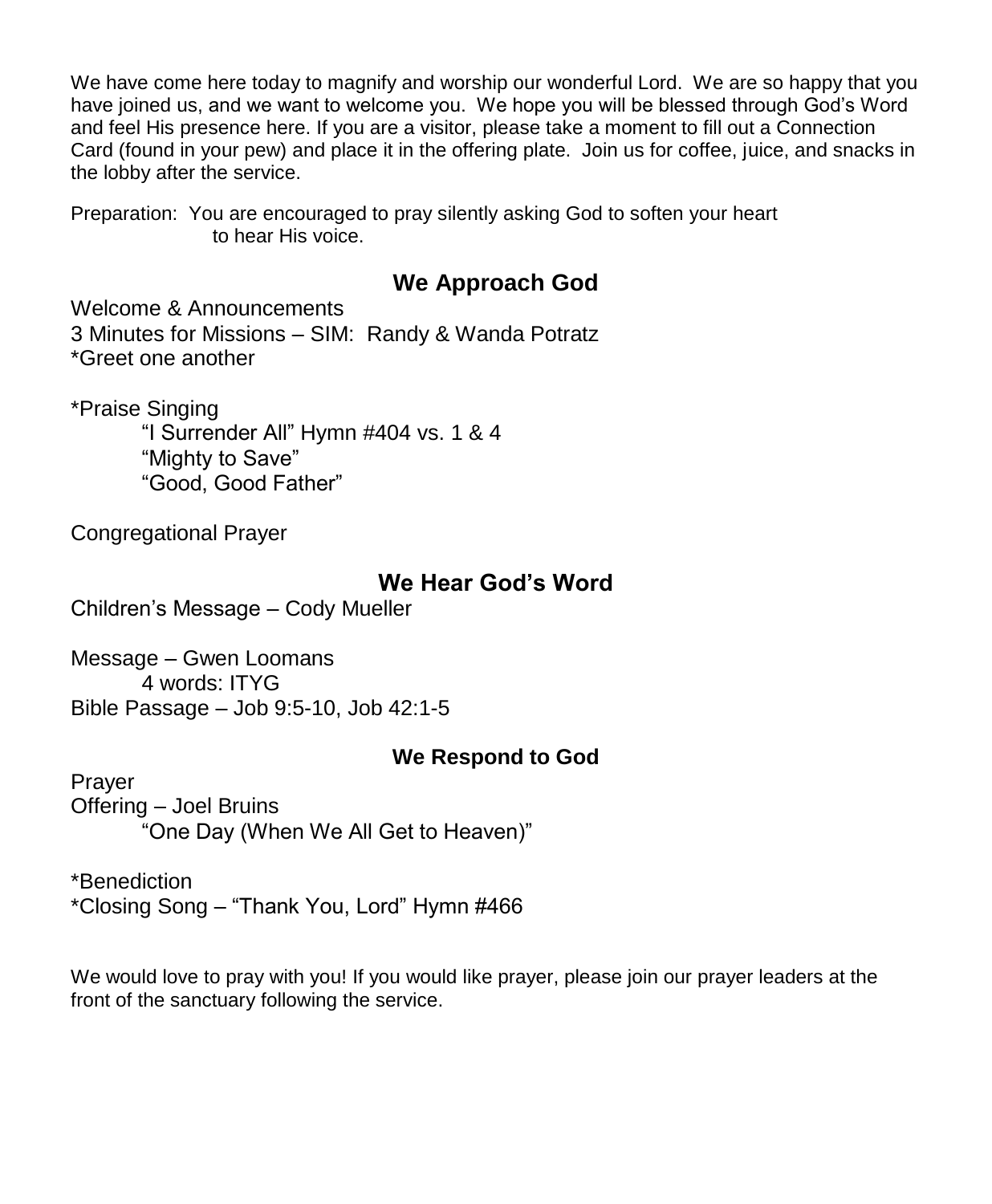# *Today at the ARC*

**Ushers:** Karl Bruins, Dwaine Vande Berg, Mark Zeatlow, Ben Kraemer, Bob Kloosterboer **Nursery:** Stephany Buwalda, Liam Glewen, Carson Bresser, Isaac Glewen **Greeters:** (M) Willy & Carol Jansma (N) Larry & Donna Kok

 (N. Ext.) Larry & Gloria Mulder **Benevolent offering** is for Missionary Salary **Parking Assistance:** Keith Loomans & Milan Vande Zande **Sound Tech:** Eric Redeker **Video Tech:** Rylan Bruins & Larry Brewer

# *This Week at the ARC: August 26<sup>th</sup> – September 1<sup>st</sup>*

**Tape Ministry:** Larry Kok & Gary Navis

#### **Monday, August 27th**

7:00pm – Deacon Meeting

#### **Tuesday, August 28th**

7:30am – Prayer Meeting for our schools 8:00am – Prayer Meeting

#### **Wednesday, August 29th**

5:45pm – Prayer Meeting 8:00pm – SHARCS + College Bible Study at Culver's

#### **Thursday, August 30th**

4:00-6:00pm – 4K Class Open House

#### **Friday, August 31st**

9:00am – Talking About Stuff Ministry Meeting

### *Next Sunday at the ARC*

**8:30am – Prayer Meeting 9:30am – Pastor Kevin, Men's Chorus, Baptism Ushers:** Larry Daane, Matt McDowell, Taylor Stanton, Andy Derksen, Corey Flier **Nursery:** Sarah Zeatlow, Amber Vande Berg, Brayden Kok, Ashlan Bruins **Greeters:** (M) Annice Hopp & Joyce Van Buren (N) Ted & Julie Medema **Benevolent offering** is for Missionary Salary **Parking Assistance:** Larry & Gloria Mulder and Brad Flier **Sound Tech:** Jason Mulder **Tape Ministry:** Larry Kok & Gary Navis **Video Tech:** Marla De Jager & Ruthie Brewer **11:00am – Discovering Membership**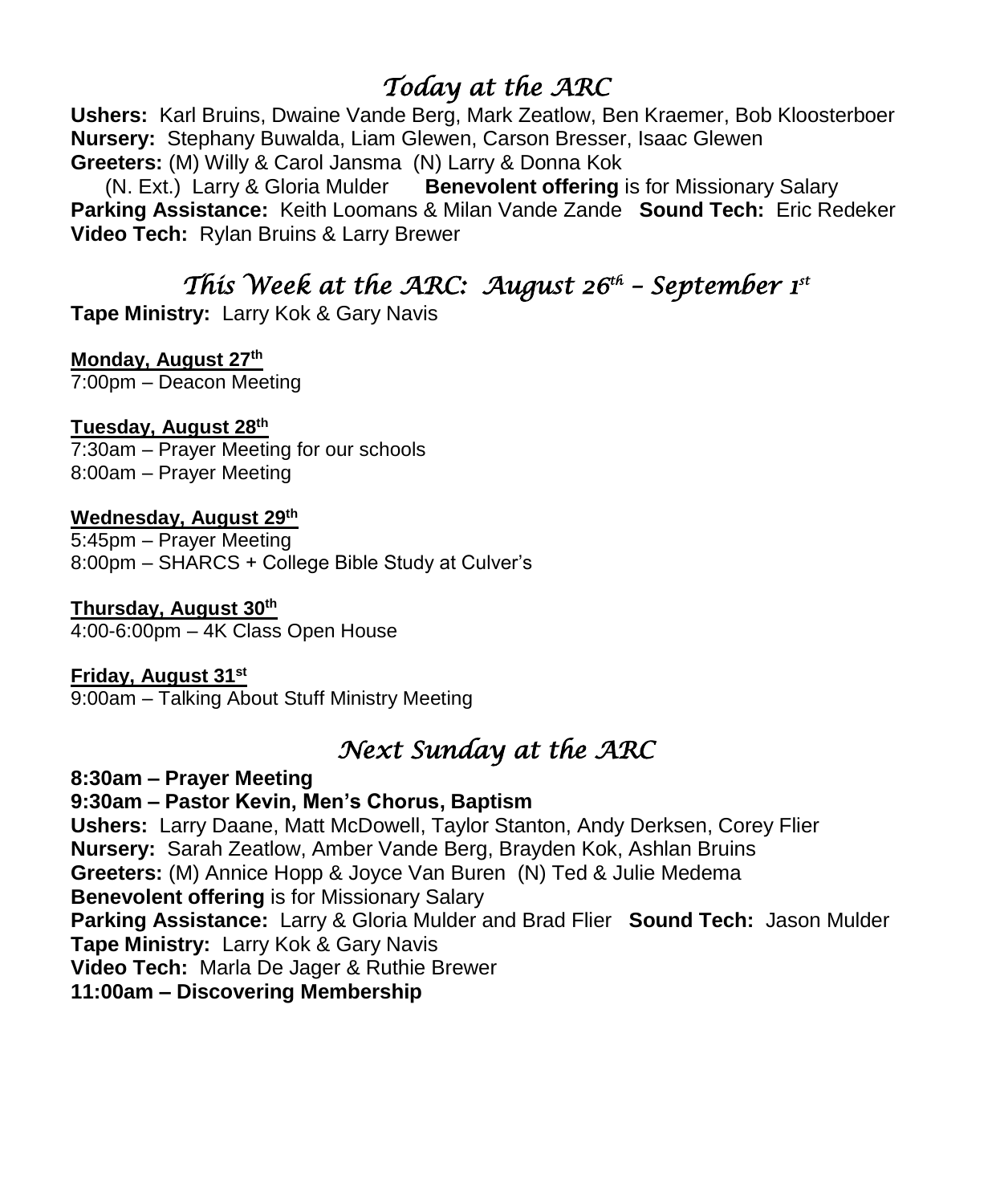| Upcoming Events |                                                                                 |
|-----------------|---------------------------------------------------------------------------------|
| Sept 4          | 7:30am - Prayer Meeting for our schools                                         |
|                 | 8:00am - Prayer Meeting                                                         |
|                 | 1:30pm – Women's Missionary Circle                                              |
|                 | 7:00pm – Elders' Meeting – If you would like to meet with the Elders to discuss |
|                 | baptism, please contact Pastor Kevin.                                           |
| Sept 5          | 5:30pm – Youth Praise 2                                                         |
|                 | 5:45pm - Prayer Meeting                                                         |
|                 | 6:30pm - Bible Class, Mixed Choir                                               |
|                 | 7:30pm – Sonshine Singers, Men's Chorus, High School Youth Group                |
| Sept 6          | 6:00pm - Gospel Alliance Regional Meeting                                       |
| Sept 9          | 8:30am - Prayer Meeting                                                         |
|                 | 9:30am - Pastor Kevin                                                           |
|                 | 10:45am - Sunday School, God's at War Groups                                    |
|                 | 5:30pm - Gods at War Group                                                      |
|                 | $6:00$ pm $-$ Jr. Choir                                                         |
|                 | 6:30pm - Gods at War Group                                                      |
|                 | 6:45pm - Middle School Youth Group                                              |
|                 |                                                                                 |

### *Youth News*

**Eaton's Pizza Fundraiser** – Middle school youth kids will be starting their Eaton's pizza coupon fundraiser next week Sunday and will be selling through September 9<sup>th</sup>. Coupons are \$7.60 each or 2 for \$15. These coupons can be used at either Fond du Lac location for any 1 topping medium pizza and come with an additional coupon for \$1 off any large pizza. Talk to any middle schooler or sign up on the information desk if you'd like to purchase some coupons. \$3 from each pizza sold goes right to the youth group to help cover the cost of Fall and Spring retreats.

**Soda Sign-up –** If you'd like to donate soda for the high school or middle school youth groups, please sign-up at the information desk. Thank you!

# *Opportunities to Get Involved*

**Teachers Needed –** We're in need of a 1<sup>st</sup> grade Bible class teacher and 2<sup>nd</sup> grade and 5<sup>th</sup> grade Sunday School teachers for this year as well as subs for Sunday School and Bible Class. If you're interested in any of these positions, please contact Adrea.

**Gods at War –** Looking for a way to connect with others and grow deeper in your faith? Consider signing up for a small group starting September 9<sup>th</sup>. These groups will meet for 6 weeks using materials that follow Pastor Kevin's 6-week sermon series on "Gods at War". Signs ups can be found in the fellowship area. Any questions? Contact Adrea!!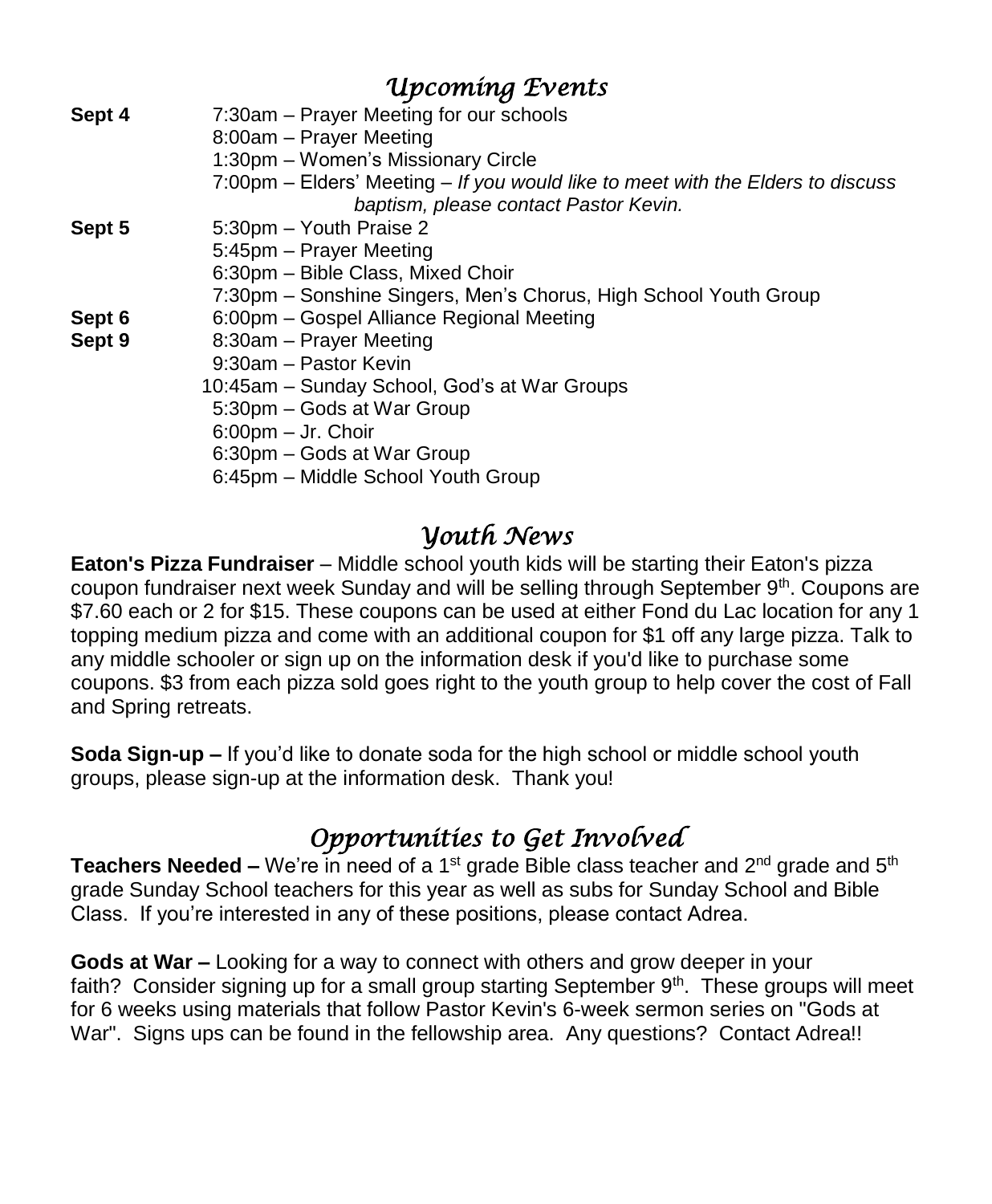**Mixed Choir –** Do you have a song in your heart? Please consider worshipping with the Mixed Choir. It is just 1 hour per week and 1 time per month on 1 Sunday. Join in on Wednesday, September  $5<sup>th</sup>$  at 6:30pm. That's right, during Bible Class time. We meet in the sanctuary. Let your voice be heard in worship.

**Table of Friends –** Ladies! The Table of 8 is now the Table of Friends! This is coming up on September 18<sup>th</sup> at 6pm. This year, you'll be able to create your own table, so grab your friends and sign up together! As a team, you'll be able to pick out your own theme to coordinate outfits and food. In the past, tables have used themes such as slumber party, farm, fall, wedding, etc. This is always a fun night with lots of laughing, so we'd love for you to join us!

**Women's Bible Study –** As we head back into fall and shorter days, we could all use a little more joy, right? I have just the place for you to be! Please join the women's bible study as we dig into Philippians! We'll be finishing what we started in the spring. Couldn't make it in the spring? Don't let that stop you! You won't have any problem starting week 6 with us. The study will begin on October  $2<sup>nd</sup>$  at 6:30pm and run for 5 weeks on Tuesday nights. Please sign up at the info desk so we can order you a book if you don't have one already (cost is \$5). If you have any questions, please talk to Linda Mulder.

## *Bulletin Board News*

**Thinking about joining church?** – Read over the Discovering Membership packet (found at the information desk or on our website) then join Pastor Kevin & Stephanie at their home for brunch on Sunday, **September 2<sup>nd</sup> at 11am following the worship service. RSVP to Pastor** Kevin or Megan.

Congrats to Audrey Elenius as she celebrates her 85<sup>th</sup> birthday on August 28<sup>th</sup>.

**Congrats** to Harvey & Elaine Daane as they celebrate their 61<sup>st</sup> wedding anniversary on August 28<sup>th</sup>.

Congrats to Julie Medema as she celebrates her 91<sup>st</sup> birthday on August 30<sup>th</sup>.

**AMEN** – Articles are due next today.

**Sample Nomination Ballots** for Elder and Deacon are in your mailbox this morning. Prayerfully consider who you will nominate. We will be voting in church on Sunday, September 9<sup>th</sup>. You can bring any absentee ballots to the church office before then, in an envelope with your name on it. If you've misplaced yours, there are copies on the information desk.

**URGENT NEED for 4K Aide Paid Position** – We are looking for an aide for the upcoming school year for our 4K class. This is a paid position and the hours are Monday – Thursday 8:15am-12:15pm. This position can be for 1 person every day or can be split between a couple people. If you are interested in this position, please contract Adrea.